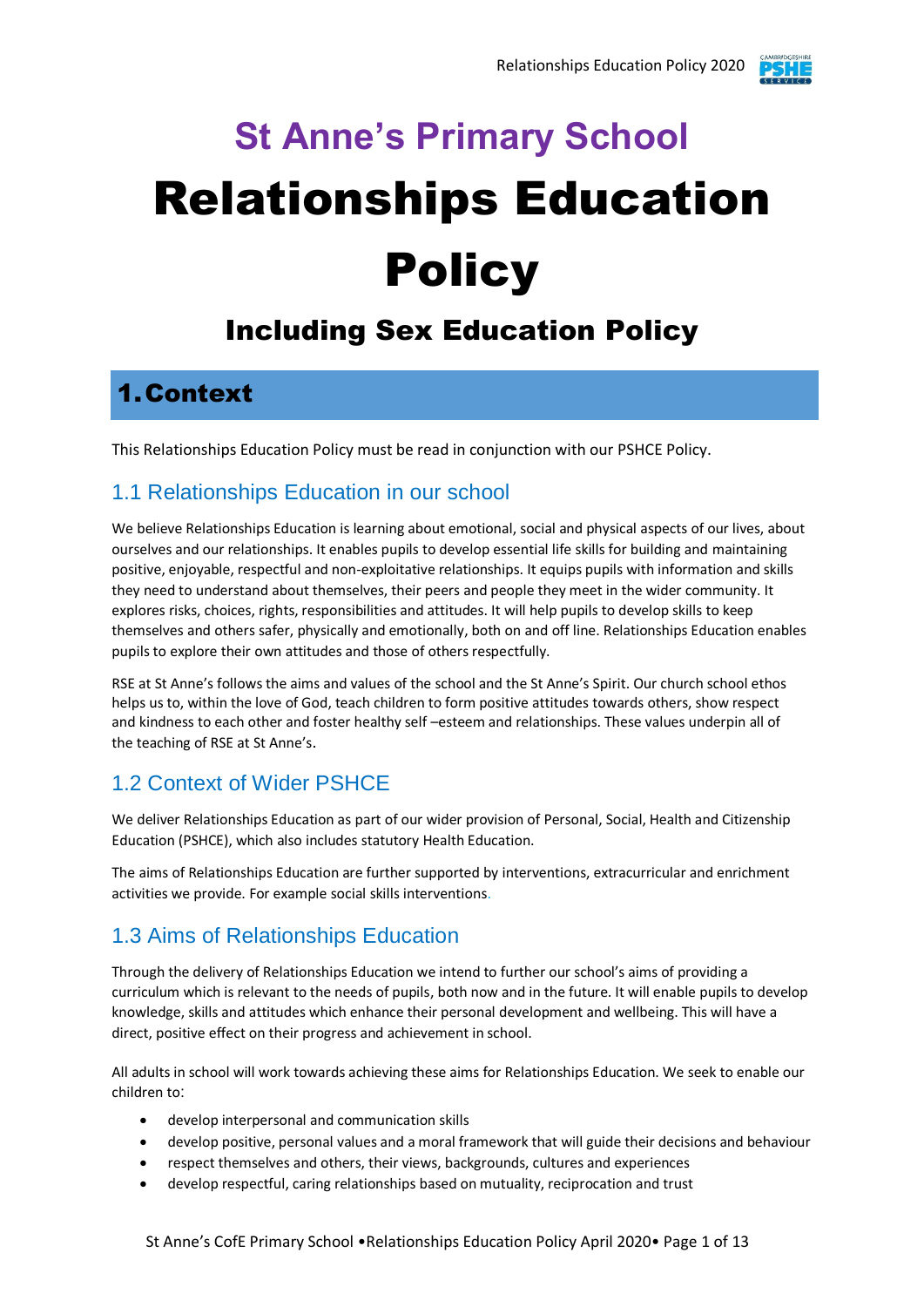

- develop their ability to keep themselves and others safe, physically and emotionally, both on and off line
- develop their understanding of a variety of families and how families are central to the wellbeing of children
- recognise and avoid coercive and exploitative relationships
- explore relationships in ways appropriate to their age and stage of development
- value, care for and respect their bodies
- build confidence in accessing additional advice and support for themselves and others.

# 2. Implementing Our Policy

### 2.1 Inclusion

In relation to those with special educational needs or disability, we ensure our Relationships Education programme provides for those with additional needs. We recognise that those with SEND are often more vulnerable to sexual harassment and abuse and that we need to ensure that children are supported to develop appropriate strategies and attitudes to keep themselves safer. We consider:

- their level of vulnerability to coercion and pressure
- their previous experience of negative behaviours in peer or child-adult relationships
- their need to learn and demonstrate appropriate behaviour
- their need to develop self-esteem and positive body image
- the need to involve all staff, including ancillary staff and parents/carers, in policy development, planning and training
- the management of personal care
- clarity about sources of support for pupils.

### 2.2 Equality

The [Equality Act 2010](http://www.legislation.gov.uk/ukpga/2010/15/contents) has special resonance in Relationships Education. Through this area of learning we seek to develop key interpersonal skills such as respect and empathy which enable pupils to understand the rights and responsibilities we all have towards one another.

The protected characteristics are: age, disability, gender reassignment, marriage and civil partnership, pregnancy and maternity, race, religion or belief, sex and sexual orientation.

We will ensure that our provision of Relationships Education is not only equally accessible and inclusive for all pupils with protected characteristics, or who have family members with protected characteristics, but also that it reduces discrimination, advances equality of opportunity and encourages good relations between different groups.

In order to ensure that Relationships Education meets the needs of all:

- We will reflect a range of lifestyles and family structures so that all children see themselves and their families reflected back in the lessons.
- We will ensure that the law in relation to, for example, marriage, online behaviours, sexuality, gender and violence are explained in age appropriate ways.
- Where there are different cultural or religious views about families, relationships or behaviours, we will share these to ensure children see their family views represented.
- We will not seek to gain consensus, but will accept and celebrate difference.
- We will, as appropriate, ensure that a variety of views and beliefs are reflected back to pupils.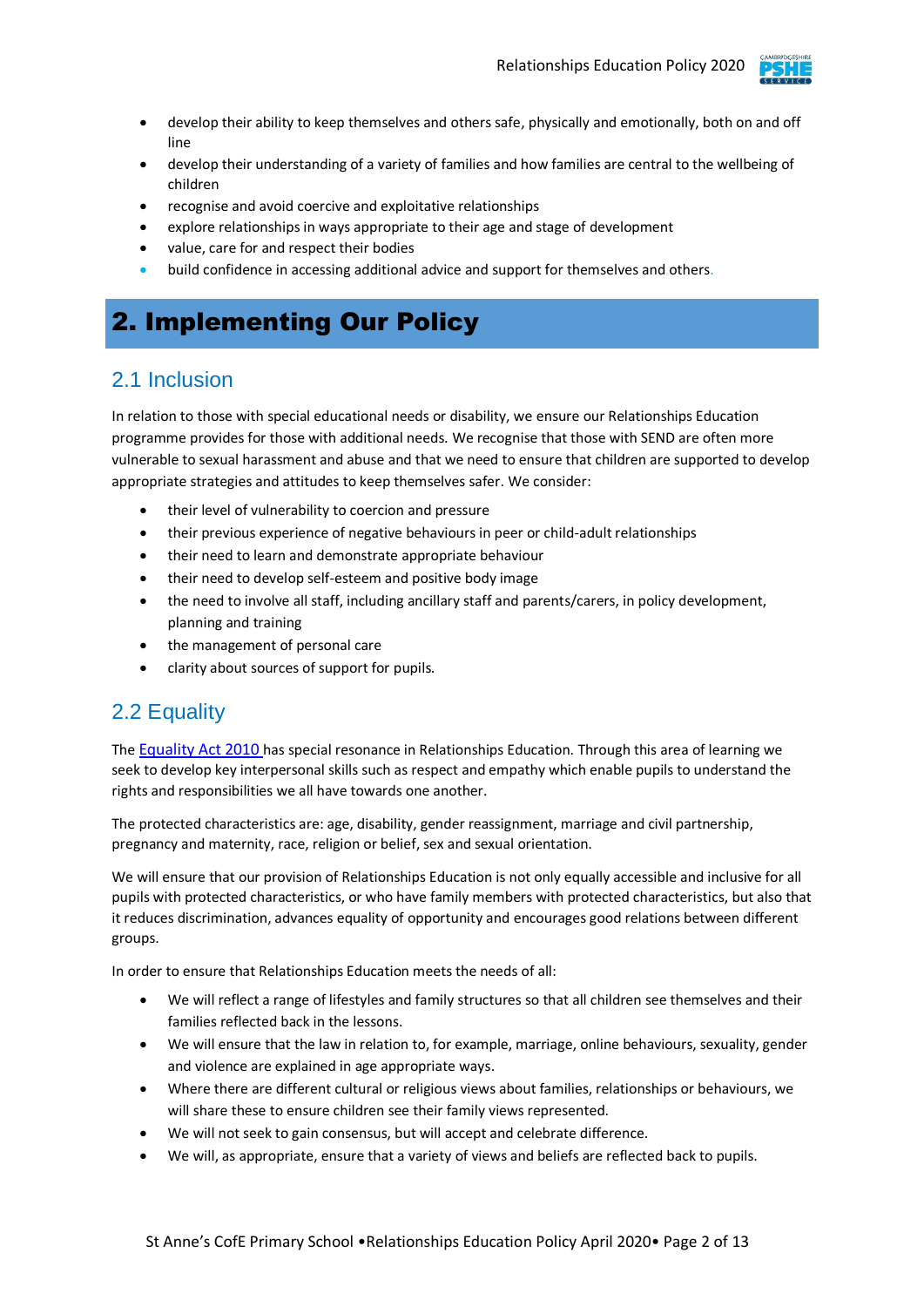

- In order to ensure that children of all genders can access information they need, we will teach in mixed gender groups wherever possible.
- We will encourage respect and discourage abusive and exploitative relationships.
- We will not ask children to represent the views of a particular religious or cultural group to their peers, unless they choose to do so.

We support children in developing their knowledge about and attitudes towards diversity throughout units of work including:

- Diversity and Communities
- Family and Friends
- Beginning and Belonging

#### 2.3 Safeguarding

We understand the importance of high quality Relationships Education as we fulfil our statutory safeguarding duties. Relationship Education enables pupils to understand about mutual, consensual and reciprocated relationships in all their forms. Whether the children are learning about friendships, families, relationships in school or the wider community, they will be developing essential skills which underpin their ability to recognise abusive relationships. Teaching about 'Family and Friends' and 'Anti-bullying' enables us to fulfil our statutory duty to prevent 'peer-on-peer' abuse.

In the case of RSE and Personal Safety, we recognise that effective teaching may alert children to what is appropriate and inappropriate behaviour (including inappropriate sexual behaviour) and that there is an increased possibility that a disclosure relating to abuse may be made. RSE and Personal Safety enable us to fulfil our duty to prevent Female Genital Mutilation (FGM). All staff are aware of the Safeguarding and Child Protection procedures and will report disclosures or concerns to the Designated Safeguarding Leads (DSLs) immediately.

### 2.4 Development of the Policy

This policy has been developed in consultation with pupils, staff, governors and parents/carers. The consultation period followed the provision of information about the duties and statutory elements which have to be included in Relationships Education. It has also included gathering views on needs and priorities for the school community.

All views expressed by pupils, staff, governors and parents/carers about the policy have been considered. Consultation did not give a veto to individual members of the school community. The final decision on policy and delivery has been made by the school, having listened to the needs and views of the school community.

#### 2.5 Consulting on our Policy

Before consultation activities, parents/carers, pupils and other stakeholders have been given information about Relationships Education and associated duties in ways which are accessible to them. They have been asked for their views about appropriate ages for particular topics, to share relevant views and beliefs and to consider the suitability of the school's aims for Relationships Education.

Some parents/carers and pupils have been consulted directly through surveys and structured lesson content. Parents/carers and pupils have also been represented by a working party and pupil council*.*

Further consultation with governors will be carried out when the policy is reviewed in line with the school's policy review timetable.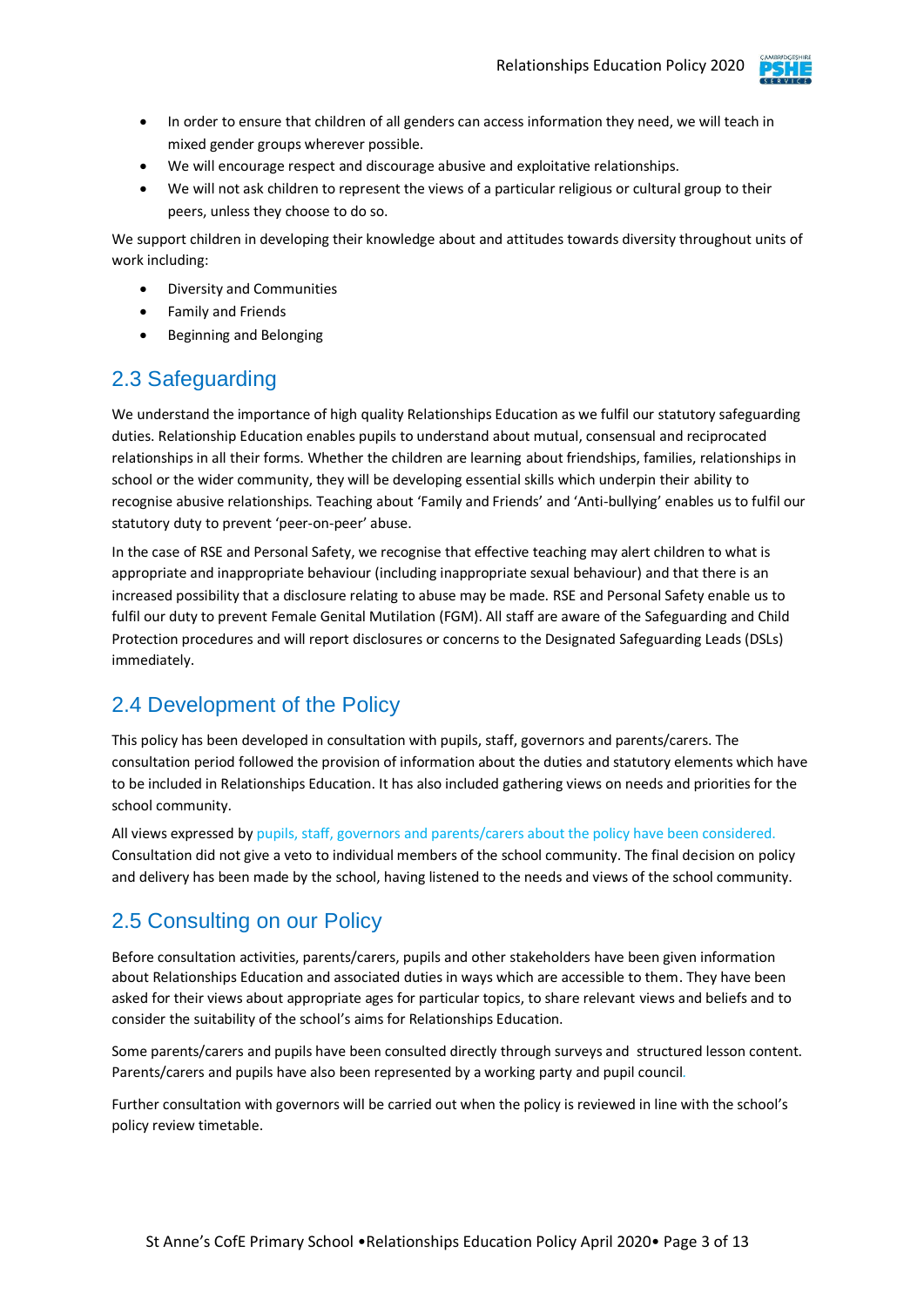

# 3. Involving the Whole School Community

#### 3.1 Working with Staff

Teaching Relationships Education can be very rewarding, but we understand that, in order to feel confident, staff need opportunities to develop their own knowledge, skills and attitudes. We recognise that every adult has different personal beliefs and attitudes, but that all teachers must understand and comply with their duties connected with safeguarding, equality and inclusion.

Teachers have a duty to deliver statutory areas of the curriculum and all teachers will be supported to develop their skills in delivering non statutory areas such as sex education. We will discuss relevant issues and staff concerns and, where appropriate, arrange training to enable staff members to feel confident in delivering the various aspects of Relationships Education. We will also encourage the sharing of good practice. We may also use team teaching to develop confidence.

Those with special responsibility for the development of Relationships Education will be offered opportunities to consult with advisors and attend external training courses.

# 3.2 Engaging with Pupils

We will involve pupils in the evaluation and development of their Relationships Education in ways appropriate to their age. We will seek opportunities to discuss children's views about the content of their PSHCE lessons.

- We will engage the pupils in assessment activities to establish their development needs, for example 'Draw and Write' activities.
- We will encourage pupils to ask questions as they arise by providing anonymous question boxes.
- We will ask pupils to reflect on their learning and set goals for future learning.
- We will consult pupils (e.g. through School Council) about their perception of the strengths of our Relationships Education provision and the areas to be further developed.

#### 3.3 Working with Governors

This policy has been developed with governor involvement, so that the governors are able to fulfil their statutory duties.

It is the responsibility of the governors to ensure, through consultation, that the Relationships Education Policy reflects the needs and views of our community.

In order to facilitate this process, the Relationships Education Policy will appear annually on the agenda of one governors' meeting. The policy will be available on the school's website. A link governor for PSHCE (including Relationships Education) will be nominated.

It is the role of governors to ensure that:

- pupils make progress in Relationships Education in line with the expected educational outcomes
- the subject is well led, effectively managed and well planned
- the quality of provision is subject to regular and effective self-evaluation
- teaching is delivered in a way which is accessible to all
- clear information is given to parents/carers
- the subject is resourced and taught in a way which enables the school to fulfil statutory requirements.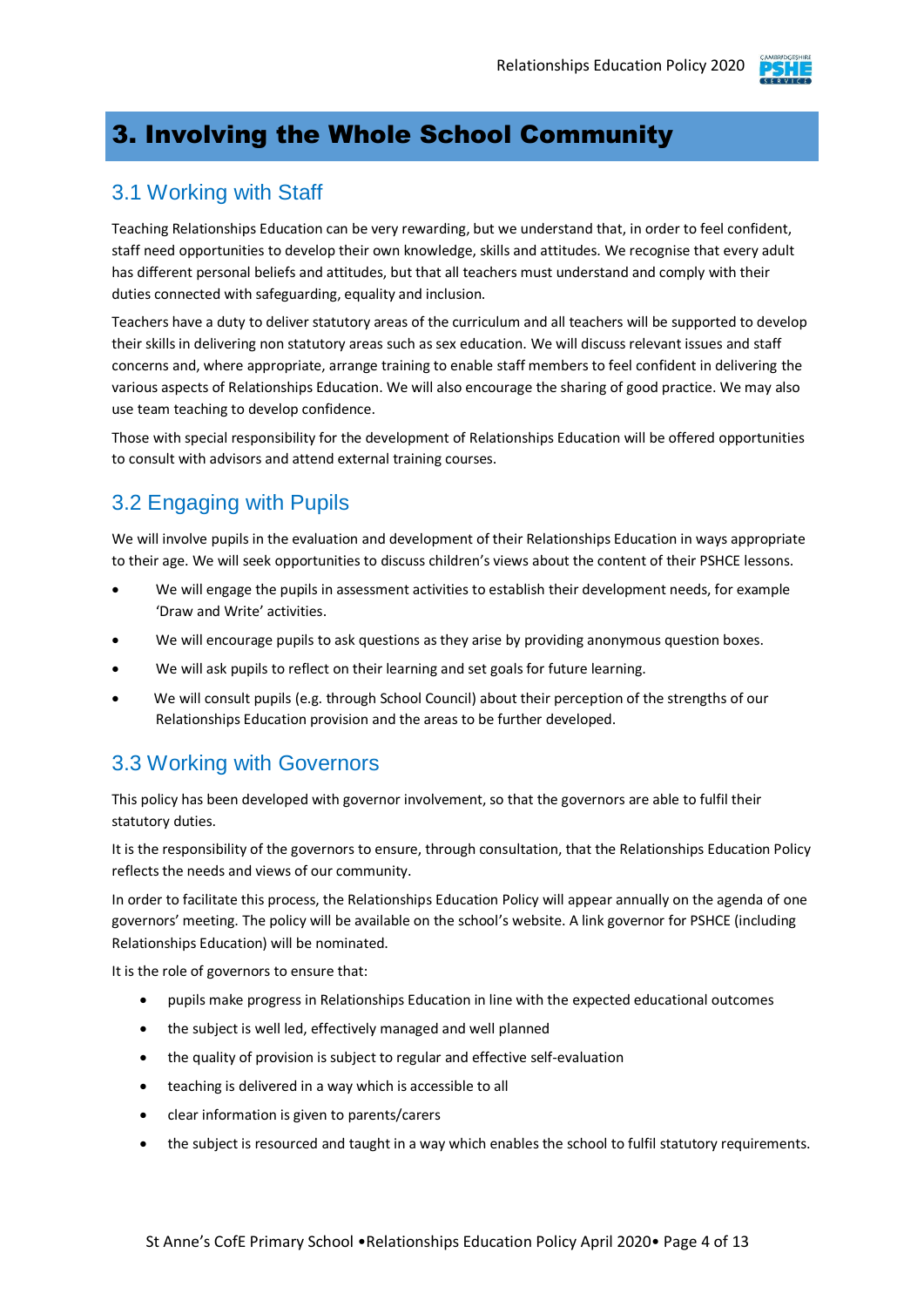

## 3.4 Communicating with Parents/carers

Parents/carers are the first educators of their children about relationships, emotions, empathy, respect and growing up. We recognise that many children like to receive information about relationships from their parents/carers in addition to their learning in school. Therefore we seek to work in partnership with parents/carers when planning and delivering Relationships Education. We will encourage this partnership by:

- Sharing details of our curriculum on our website
- Informing parents/carers by letter or leaflet of forthcoming Relationships Education topics e.g. Personal Safety, Anti-bullying and RSE
- Inviting parents to learn more about the approach used in Relationships Education and RSE
- Informing parents/carers about PSHCE, Relationships Education and RSE programmes as their child joins the school through the school website
- Providing supportive information about parents' role in Relationships Education
- Inviting parents to discuss their views and concerns about Relationships Education on an informal basis through drop ins
- Signposting parents/carers to sources of support to help them address the needs of their child or build their own confidence in talking about relationships with their children.

## 3.5 Working with External Agencies and the Wider Community

We believe that all aspects of Relationships Education are most effectively taught by those who know our pupils well and are aware of their needs. We encourage visitors to our school, who may enhance, but never replace, our planned provision. We will work closely with visitors to ensure that the needs of our pupils are met.

We will follow this Code of Practice when working with visitors:

- The care and management of pupils is the responsibility of the school at all times.
- In class teaching situations, visitors will not be asked to work alone with pupils, but will be supported by a member of staff.
- The school will know whether visitors are DBS checked and arrangements will be made to accompany them as appropriate.
- All visitors will be made aware of the content and principles of this Policy, prior to their visit.
- All lessons will be planned in direct liaison with the Assistant Head/ PSHCE Co-ordinator/Class teacher, taking account of the age and needs of the group and the context of the work within the Relationships Education programme.
- Visitors will be reminded that, whilst contributing to Relationships Education in a classroom setting, they must adhere to the same confidentiality code as staff members. Class teaching must be seen as separate from health or other targeted interventions to support wellbeing.
- Any resources which a visitor wishes to use or distribute will be discussed and agreed with the Assistant Head Teacher/ PSHCE Co-ordinator beforehand.
- The contributions of visitors will be regularly monitored and evaluated.

# 4. Curriculum Organisation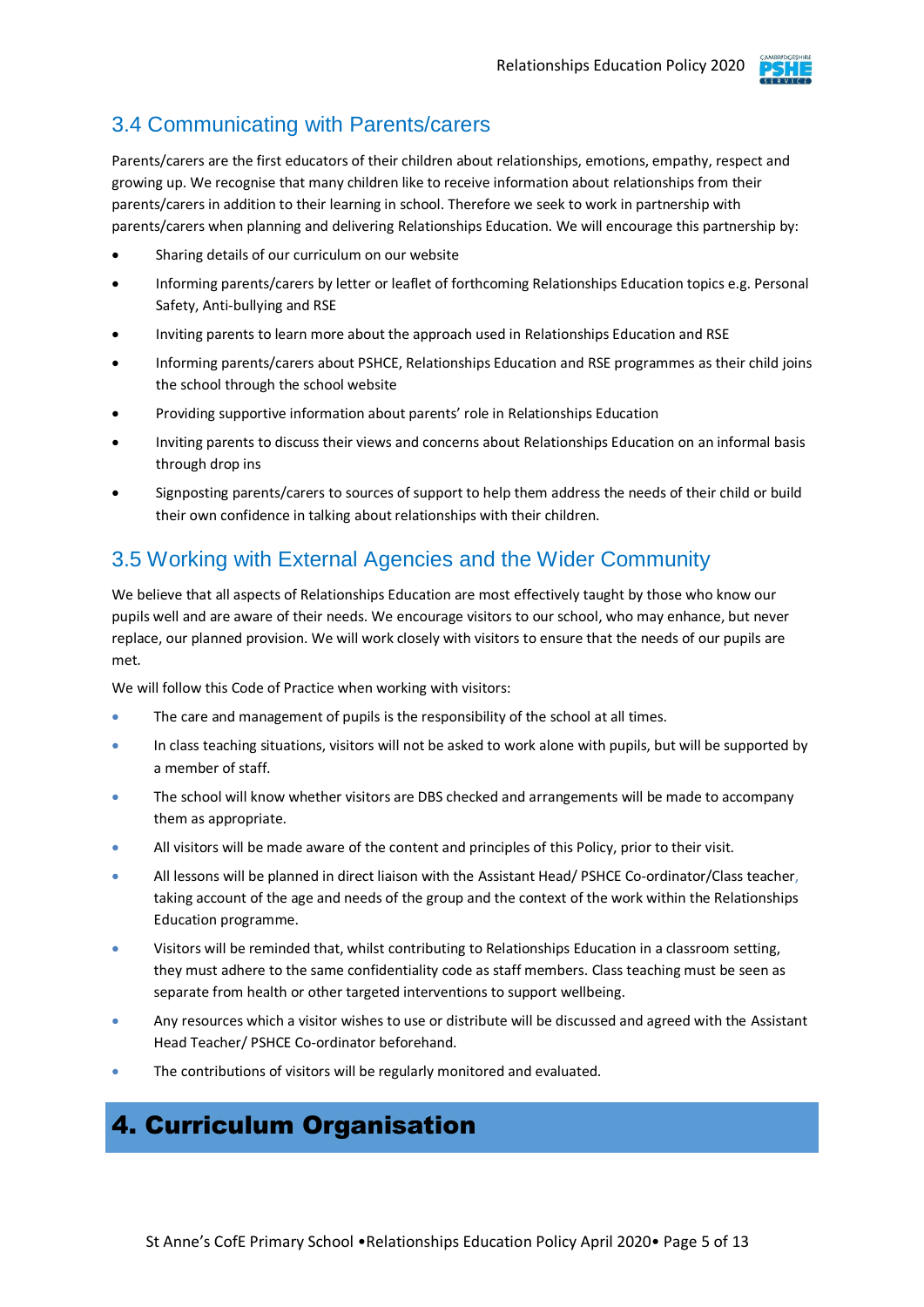

Our Relationships Education Curriculum (see appendix) is wholly consistent with the DfE statutory requirements for Relationships Education and Health Education (2020), National Curriculum (2014), other DfE and OfSTED guidance. It also reflects best practice described by the Sex Education Forum and PSHE Association. We consider Relationships Education to be a continuous process of learning, which begins before the children enter our school and continues into adulthood. We have planned a curriculum appropriate to each age group with a spiral of progression. All adults working with children have a part to play in supporting the delivery of Relationships Education.

Relationships Education is learning about:

- Families and People who care for me
- Caring Friendships
- Respectful relationships
- Online Relationships
- Being Safe

Our PSHCE topic structure does not separate delivery of Relationships Education from Health Education and wider PSHCE. We deliver topics which, taking the lead from children's lived experiences, consider related themes including development of knowledge, skills and attitudes in an integrated way. The topics where Relationships Education is a significant driver are:

- Anti-bullying
- Digital Lifestyles
- Diversity and Communities
- **•** Family and Friends
- Managing Change
- My Emotions
- Personal Safety
- Relationships and Sex Education

Also: Working Together, Beginning and Belonging, Rights, Rules and Responsibilities

Relationships Education will be taught in:

- PSHCE through designated lessons
- Other curriculum areas, especially Science, RE and Computing (e.g. E Safety)
- Enrichment activities, especially our assembly programme, growth mind-set approaches, social skills groups, involvement in school trips and adventurous activities, activities carried out as part of our development as a healthy school.

### 4.1 Teaching Methodologies

Our aim is that teachers use a range of teaching methodologies where skills such as communication, compromise and negotiation are practised in classroom situations and where attitudes such as respect and empathy are modelled and discussed. We encourage teachers to ensure that group work, debate, taking other people's view points and working together are practised in all PSHCE lessons and across the wider curriculum. Our Relationships Education lessons are not simple opportunities to give information, but to explore views and perspectives and develop possible solutions through discussion and interaction.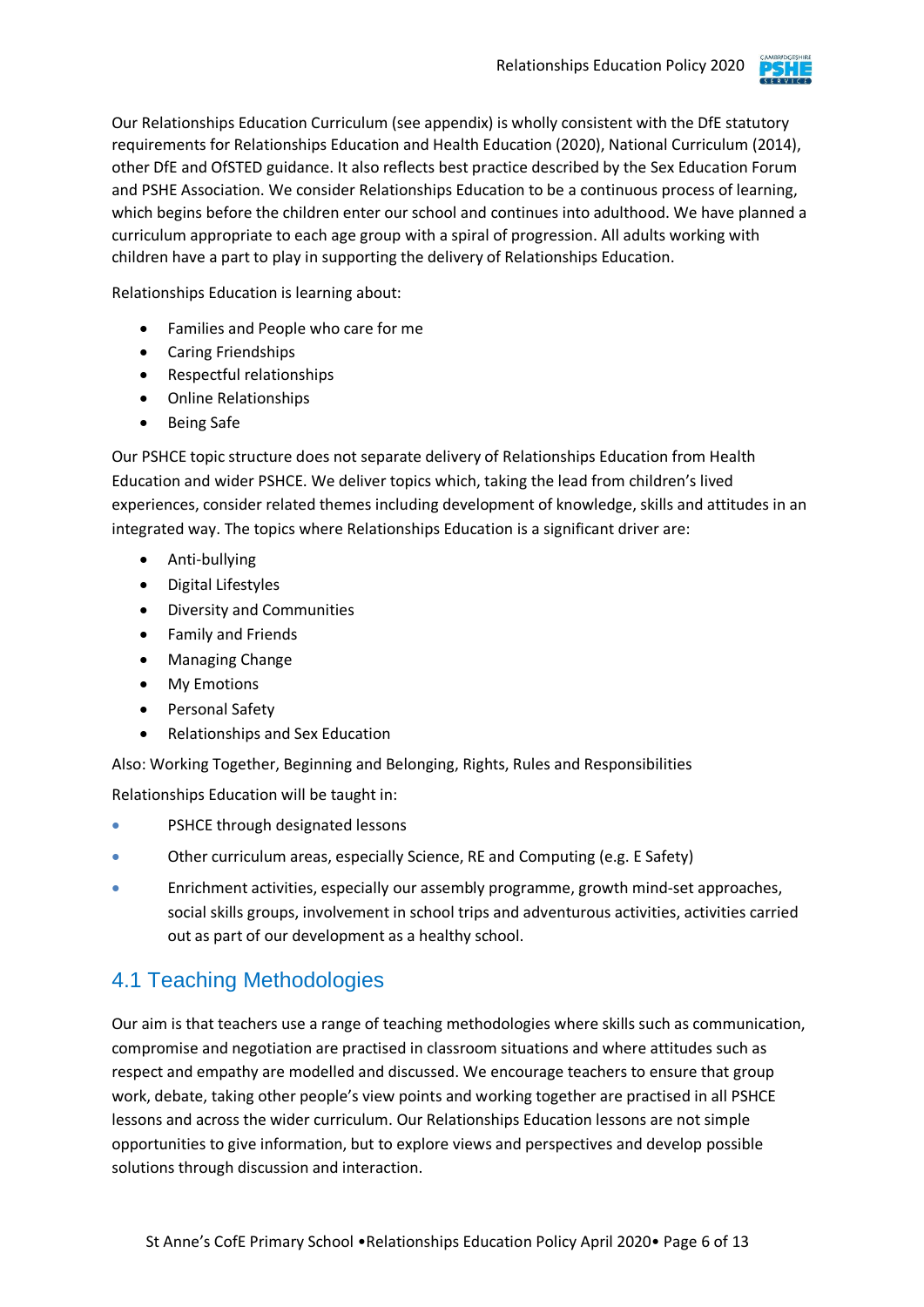

In keeping with this approach we base our curriculum on a series of questions children will have the opportunity to engage with, rather than banks of knowledge they will acquire.

**Ground Rules:** Relationships Education is taught in a safe, non-judgemental environment where all adults and children are confident that they will be respected. Specific ground rules will be established at the beginning of any Relationships Education work, in addition to those already used in the classroom. They will cover the following areas:

- appropriate use of language
- the asking and answering of personal questions
- strategies for checking or accessing information.

**Distancing Techniques:** In order to protect children's privacy, we will employ teaching and learning strategies which enable them to discuss issues without disclosing personal experience. For example, we will use fiction, puppets, case studies, role-play, videos, oracy activities to enable children to share ideas and opinions and to practise their decision-making skills in a safe learning environment.

## 4.2 Anti-bullying and Friends and Family

Our RSE policy works alongside St Anne's Anti-bullying policy to maintain positive and healthy relationships between children and their peers.

#### 4.2.1 Our Aims for Anti-bullying and Friends and Family

We recognise that children learn about skills which contribute to their ability to build and sustain healthy relationships in a wide variety of ways, not only through planned lessons, but through their everyday experiences at school and at home. Our school ethos, wider enrichment opportunities and the interventions and support offered all contribute to the development of these skills.

In addition to our broad aims for Relationships Education, in our planned lessons on Anti-bullying and Family and Friends we aim to ensure that children:

- Learn skills for developing and sustaining healthy friendships
- Are able to apply principles of mutuality, equality, respect and loyalty across different types of relationships
- Are able to identify coercion, manipulation and power imbalance across different types of relationships
- Learn about anti bullying with regards to friendships and family relationships
- Learn that empathy, communication skills, emotional literacy and positive mental health all contribute to healthy relationships
- Learn about the breadth of different family structures, lifestyles, religions and cultures and understand how to show respect and celebrate difference
- Are able to ask for support and support others when relationships are tough.
- Have an understanding about both online and offline friendships

#### 4.2.2 Our School Context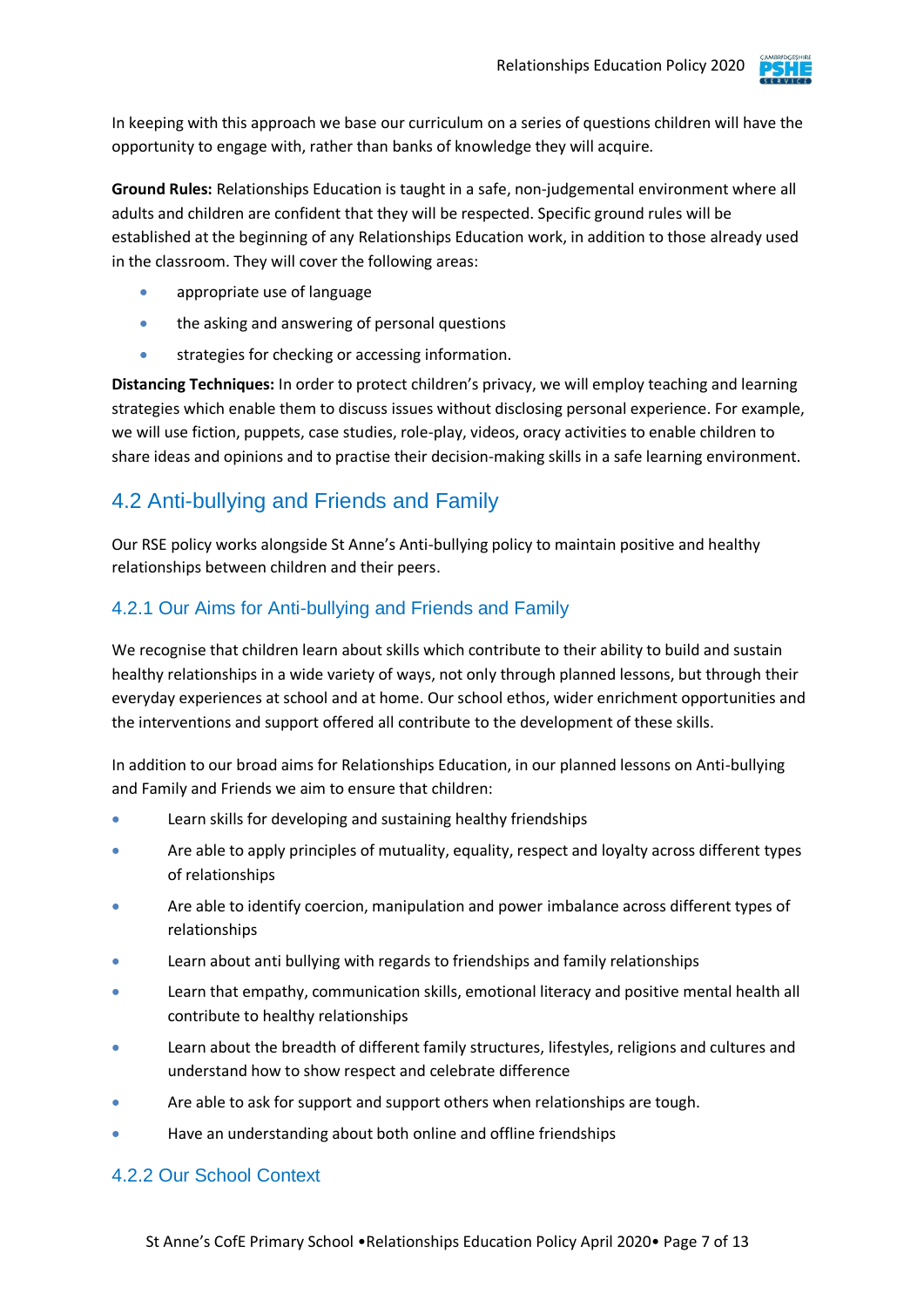

We weave a variety of approaches which support anti-bullying into the wider life of our school e.g. participation in anti-bullying week, our assembly programme and PSHCE lessons.

We offer a variety of interventions and support to children experiencing mental ill health e.g. Play Therapy, Counselling

All members of staff understand their role in supporting our strong anti-bullying culture.

Other school policies which are particularly relevant to our work to support mental health are Safeguarding, Behaviour and Anti-Bullying.

## 4.3 Relationships and Sex Education (RSE)

#### 4.3.1 Our Aims for RSE

We recognise that children learn about relationships and their growing and changing bodies at home and at school. We believe that a partnership between home and school is the most supportive environment for learning in this area. At school children learn about RSE topics though planned lessons, but also through wider provision and our inclusive school environment.

In addition to our broad aims for Relationships Education, in our planned lessons on Relationships and Sex Education we aim to ensure that children:

- develop understanding of the value of marriage, stable relationships and family life as a positive environment for bringing up children
- name the private parts of the body confidently and communicate with trusted adults to keep themselves safe
- be prepared for puberty and the emotional and physical effects of body changes, including menstrual wellbeing
- understand the attitudes and skills needed to maintain personal hygiene

#### 4.3.2 Our School Context

Our topic, RSE, combines elements of Relationships Education (e.g. learning about families, personal safety and emotional wellbeing) with aspects of Health Education (e.g. learning about the spread of illnesses and the changing adolescent body). This combination offers the best location for our provision of non-statutory sex education. Although 'RSE' as a subject is not statutory at primary level, many aspects of our RSE topic are statutory parts of Relationships Education and Health Education. Some elements of our RSE topic are part of the statutory National Curriculum for Science (e.g. the biological aspects of puberty, reproduction and the spread of viruses). Others (such as personal safety, including online online/ E Safety) will be taught as part of the Computing curriculum.

We will ensure that children receive teaching about puberty at Y5 and Y6 in order to prepare them for the physical, emotional and social changes they are approaching or undergoing. We will review the age at which puberty is introduced depending on the needs of each cohort. Therefore, there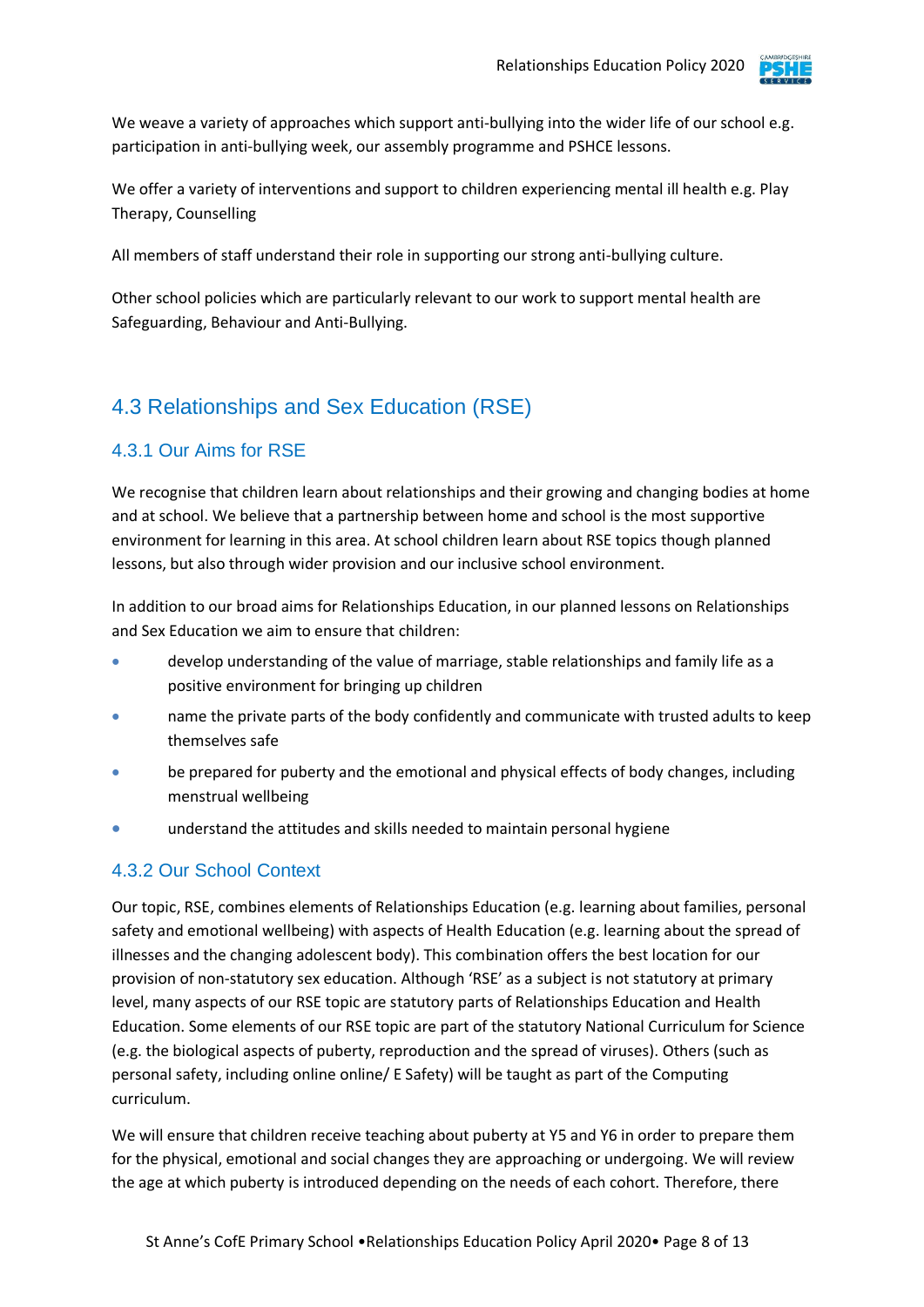

may be years where some Year 4 children are taught about puberty. This decision will be made in liaison with the class teacher and SLT, and parents will be informed before the teaching takes place.

We understand that at times children will benefit from varying methods of delivering the RSE curriculum. For example, we may use single-sex groups or small group teaching where this will help us to meet the needs of particular children more effectively, we will use team teaching where this enables us to best use teacher expertise. We will ensure there are positive educational reasons for each method of delivery.

## 4.4 Curriculum Materials and Resources

We will primarily use the **Cambridgeshire Primary Personal Development Programme** and the resources recommended within it when planning and delivering Relationships Education. We will avoid a 'resource-led' approach, instead focussing on the needs of the children and our planned learning objectives. We will carefully select resources which meet these objectives. We will evaluate teaching resources thoroughly before using them. We will select resources which:

- are consistent with our curriculum for Relationships Education
- relate to the aims and objectives of this policy
- are suitable to the age, maturity, needs, linguistic proficiency and ability of the children
- appeal to adults and children
- are up-to-date in factual content
- are produced by a reputable organisation
- do not show unfair bias e.g. towards a commercial product, religious view point
- avoid racial, gender, sexual, cultural and religious stereotyping and heteronormativity
- encourage active and participative learning
- conform to the statutory requirements for Relationships Education.

### 4.5 Safe and Effective Practice

Confidentiality with regards to RSE will be governed by the staff Code of Conduct and the school's Safeguarding Policy (which is available on the school's website).

- Staff are unable to offer absolute confidentiality.
- We will reassure children that staff will act in their best interests and that this may involve sharing information if the child is at risk of harm.
- Children will be told if information is to be shared (taking special care with very young children or those with significant special needs) and will be offered appropriate support.

Professionals, such as school nurses and youth workers, are bound by their professional codes of conduct when offering advice and guidance to individual pupils. This often involves offering a greater level of confidentiality than school staff are able to give. However, in a classroom and other teaching situations, when they are contributing to our planned Relationships Education programme, they will follow the school's Confidentiality Policy. Health professionals will ensure that children are aware of the boundaries of confidentiality when beginning work with classes.

**Answering Questions:** We acknowledge that sensitive and complex issues will arise in Relationships Education, as pupils will naturally ask questions. When spontaneous discussion arises, it will be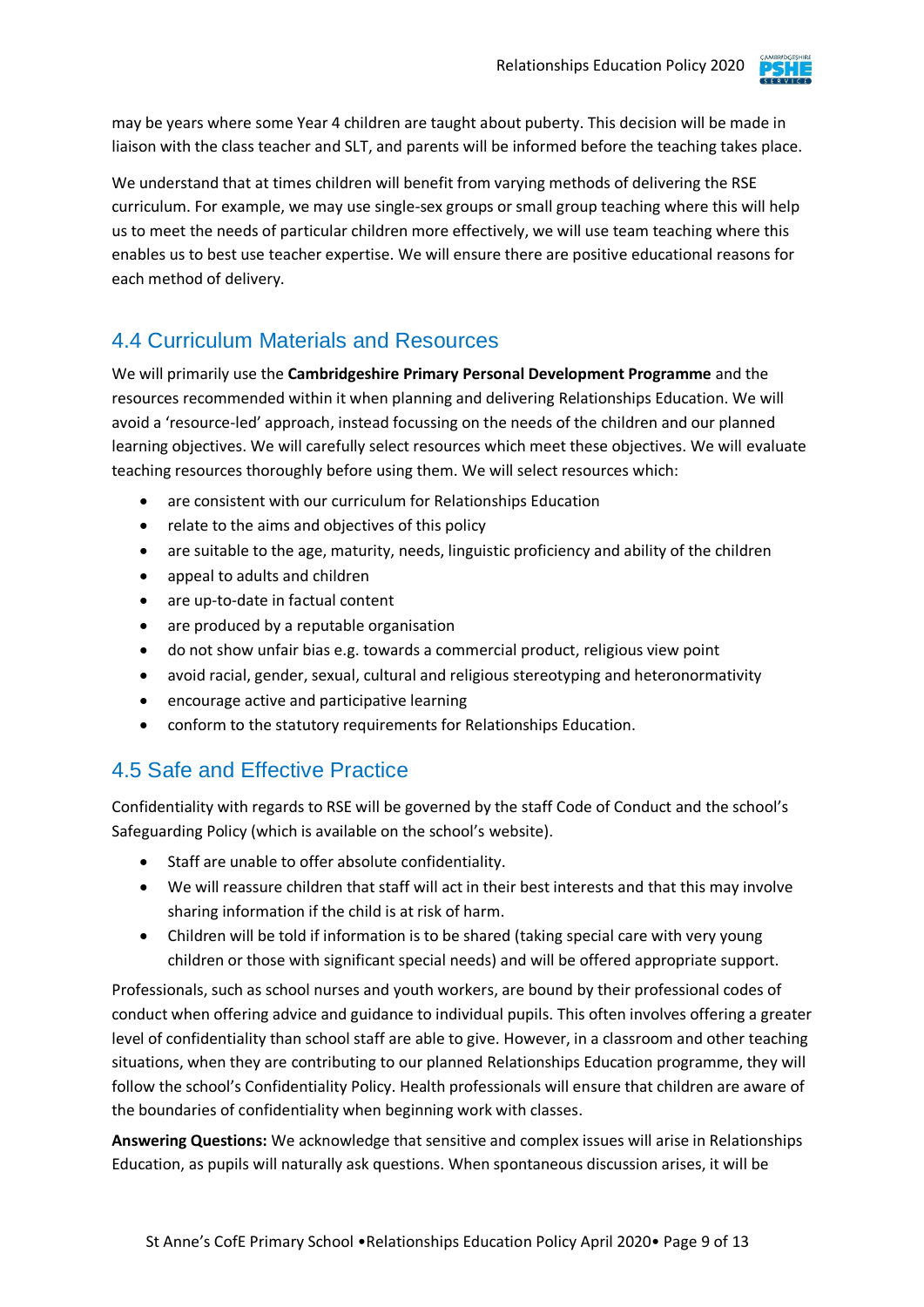

guided in a way which reflects the stated school aims and curriculum content. As a first principle, we will answer questions relating to the planned curriculum for that age group or below to the whole class. We will answer questions relating to areas beyond the planned curriculum for that age group, in a sensitive and age appropriate way, only to the pupil/s who have asked the question. Teacher may decide to inform families about questions which go beyond the planned curriculum, in order to further home/school partnerships*.* If a member of staff is uncertain about the answer to a question which goes beyond the curriculum, or indeed whether they wish to answer it, they will seek guidance from the Assistant Head Teacher Safeguarding Lead. In some cases, the question will reach beyond the planned curriculum for Y6 and the question will not be answered in school. The child will be asked if they would like support to ask their questions at home or to another trusted adult.

When answering questions, we shall ensure that sharing personal information by adults, pupils or their families is discouraged. Where the question indicates the need for pastoral support, the conversation will be deferred to a time outside the teaching session and other colleagues may be involved. Where a question or comment from a pupil in the classroom indicates the possibility of abuse, coercion or exploitation, teachers will pass this information to the DSLs in line with the school Safeguarding policy.

**Sexually Active Pupils:** There are extremely rare occasions where a primary-aged child, who is sexually active or contemplating sexual activity, approaches an adult. If this occurs in our school, it will be viewed as a child protection issue. The designated member of staff will follow Safeguarding Procedures and seek advice from the DSL*.*

#### 4.6 Assessment, Recording, Reporting

Relationships Education will be assessed in a variety of ways, including the written recording of pupils in topic books, the use of self-assessment and teacher assessment. Guidance provided in the Cambridgeshire Primary PDP will be used.

# 5. Sex Education Policy

### 5.1 Definition of Sex Education

Following guidance from the DfE, we define Sex Education as learning about 'how a (human) baby is conceived and born'.

This extends the learning about sexual reproduction in 'some plants and animals' required through the Science national curriculum. It also complements the statutory requirement to teach about puberty as part of Science and Health Education, as understanding sexual reproduction in humans enables children to understand the processes of puberty.

### 5.2 Consultation about Sex Education

We have a taken into account the DfE's recommendation that all primary schools have a Sex Education programme and we understand that this is not statutory. We understand that our teaching in sex education must be tailored to the needs and physical and emotional maturity of the pupils.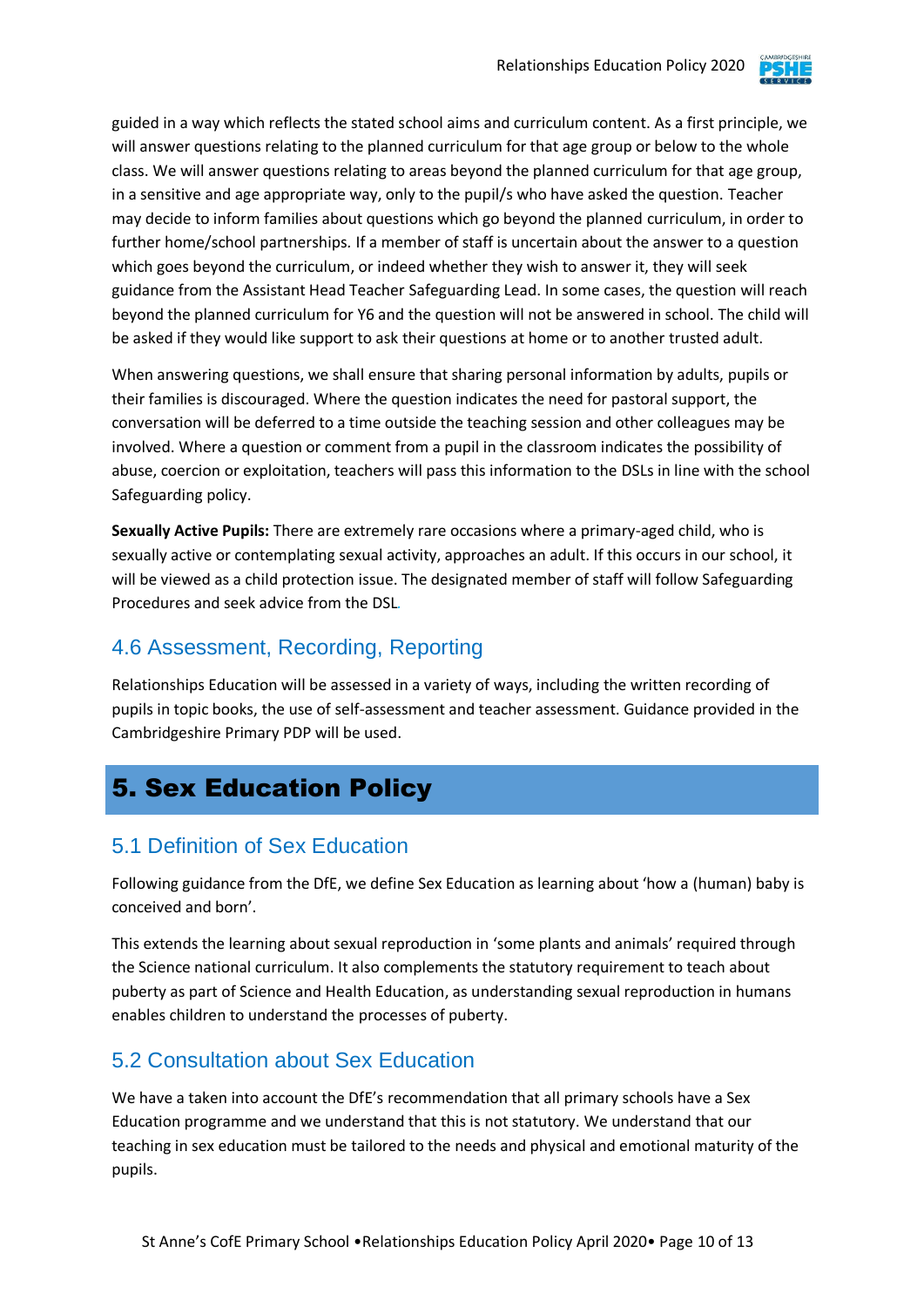

Parents/carers, governors and pupils have been consulted about this and our school has decided that we will offer content in Sex Education in the context of Relationships Education and RSE.

# 5.3 Content of Sex Education

The content of our Sex Education programme will be gradually developed in an age appropriate way. The children will not learn about human sexual reproduction until Y5/6.

*Y1/2 will learn that human babies grow inside their mothers alongside learning in Science that adult animals produce offspring like themselves. (Cats have kittens. Cows have calves etc.)*

*Y3/4 will learn that every human began when a seed from a male and an egg from a female join together. They will not yet learn about the means by which egg and sperm join.*

*Y5/6 will learn about human sexual reproduction and other ways that eggs and sperm are joined (eg IVF) in age appropriate detail. They will learn about vaginal birth and caesarean section in age appropriate ways, reflecting the experiences of children and families they know.*

#### 5.4 Teaching Methodologies

In Sex Education there is a certain amount of knowledge which has to be imparted. Teachers will give the facts in an accessible way using a range of approaches, such as picture books and scientific descriptions. Pupils will be asked to consolidate their learning in ways which enable them to develop skills to discuss sexual body parts and functions confidently.

### 5.5 Delivery of the Sex Education Curriculum

Sex Education will be delivered as part of our topic called Relationships and Sex Education (RSE) by a teacher, who knows the needs and natures of the children. The teacher is best placed to tailor the learning to the needs of the pupils.

*Parents/carers will be informed by letter about the content of the curriculum in advance of teaching and will be invited to talk to staff if they have questions.*

Teachers will be offered support to develop their skills and to learn from others where needed.

### 5.6 Right to be excused from Sex Education

Parents/carers have the right to request that their child be excused from some or all of Sex Education delivered as part of statutory Relationships Education. Before granting any such request the **Head Teacher** will discuss the request with parents/carers (and if appropriate with the child) to ensure that their wishes are understood and to clarify the nature and purpose of the curriculum. The educational, social and emotional benefits for the child of being part of the lessons will also be discussed. We will record the discussion and the outcomes.

We will consider compromise arrangements which will enable the child to receive Sex Education at school.

We will offer support to parents/carers who wish to deliver Sex Education at home.

If a pupil is excused from Sex Education, we will ensure that the pupil receives appropriate, purposeful education during the period of withdrawal.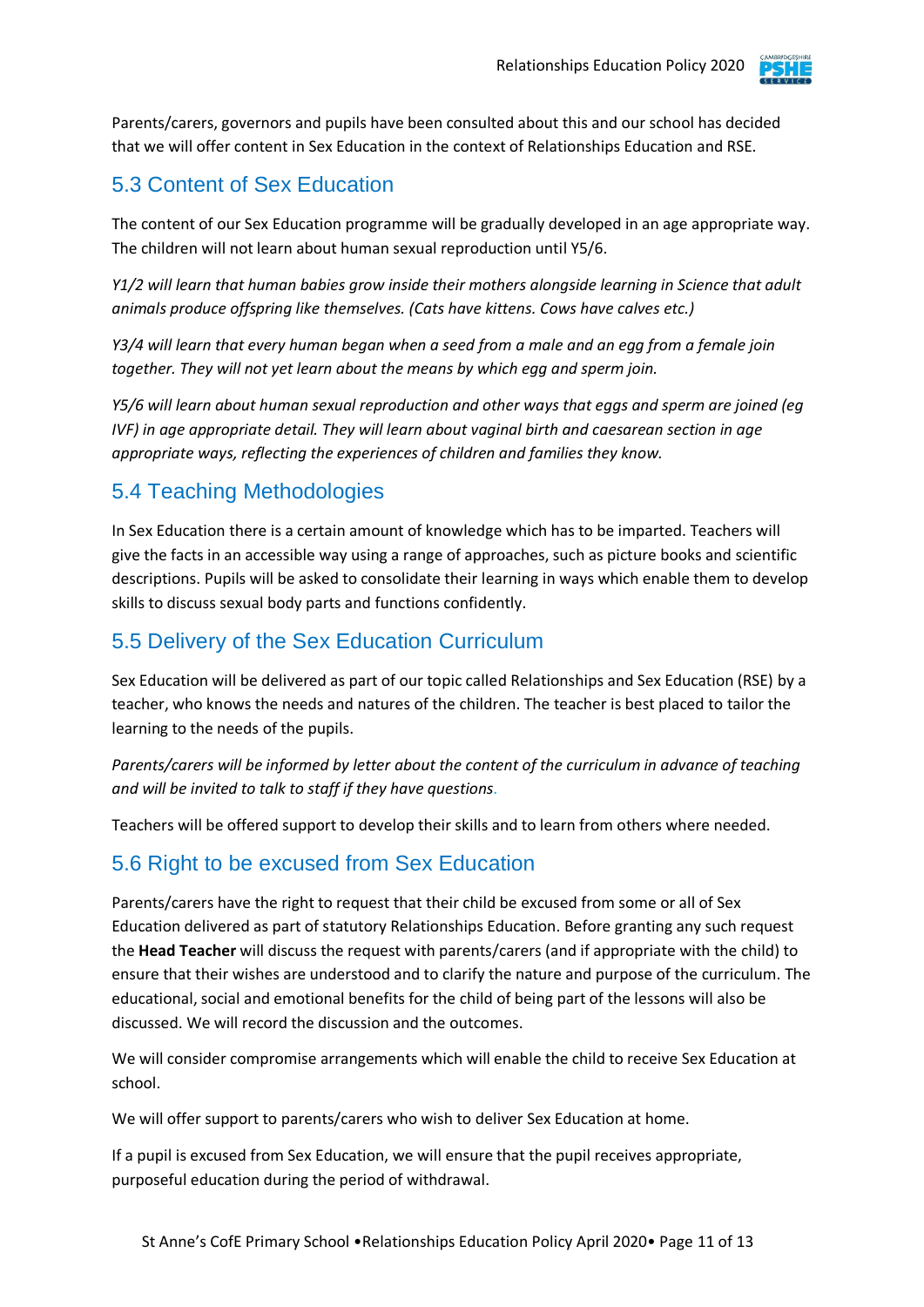

The parents/carers will be asked to reconfirm their decision to withdraw their children from Sex Education each time a Sex Education element is planned for their child.

# 6. Monitoring, Review and Evaluation

Monitoring, review and evaluation of the Policy is the responsibility of the Assistant Head Teacher /head teacher. The governing body will ask for information relating to the effectiveness of the policy when it is monitored every year. Information will be gathered from the Head Teacher, Assistant Head Teacher the PSHCE Leader parents/carers and pupils to inform judgements about effectiveness.

The policy will be comprehensively reviewed with engagement from members of the school community every three years, or sooner if an issue or incident occurs which warrants it.

Information gathered to inform the comprehensive review may include information about pupil progress and attainment, feedback from the teachers about the curriculum provision and staff confidence, views of parents/carers, parent/carer comments and concerns, level of parent/carer withdrawal from Sex Education.

# 7. Appendices

*All of these appendices are optional. You may wish to add others.*

#### 7.1 Our Relationships Education Curriculum

*You may choose to insert a summary of learning in RSE through your school here.*

#### 7.2 Linked National Documents

[RSE and Health Education](https://assets.publishing.service.gov.uk/government/uploads/system/uploads/attachment_data/file/805781/Relationships_Education__Relationships_and_Sex_Education__RSE__and_Health_Education.pdf)

[Children and Social Work Bill 2017.](http://www.legislation.gov.uk/ukpga/2017/16/section/34/enacted)

[Sex and Relationships Education for the 21](http://www.sexeducationforum.org.uk/media/17706/sreadvice.pdf)<sup>st</sup> Century'.

[Equality Act 2010](http://www.legislation.gov.uk/ukpga/2010/15/contents)

[Keeping Children Safe in Education](https://assets.publishing.service.gov.uk/government/uploads/system/uploads/attachment_data/file/835733/Keeping_children_safe_in_education_2019.pdf)

#### 7.3 Our Charter: Working Together in RSE

We are all committed to working towards the implementation and development of the following entitlements.

Children and Young People are entitled to:

- Be valued and respected for who they are, taking into account their background, culture, faith, identity and needs
- Accurate, up-to-date, useful and age-appropriate information delivered in a way that meets their individual needs